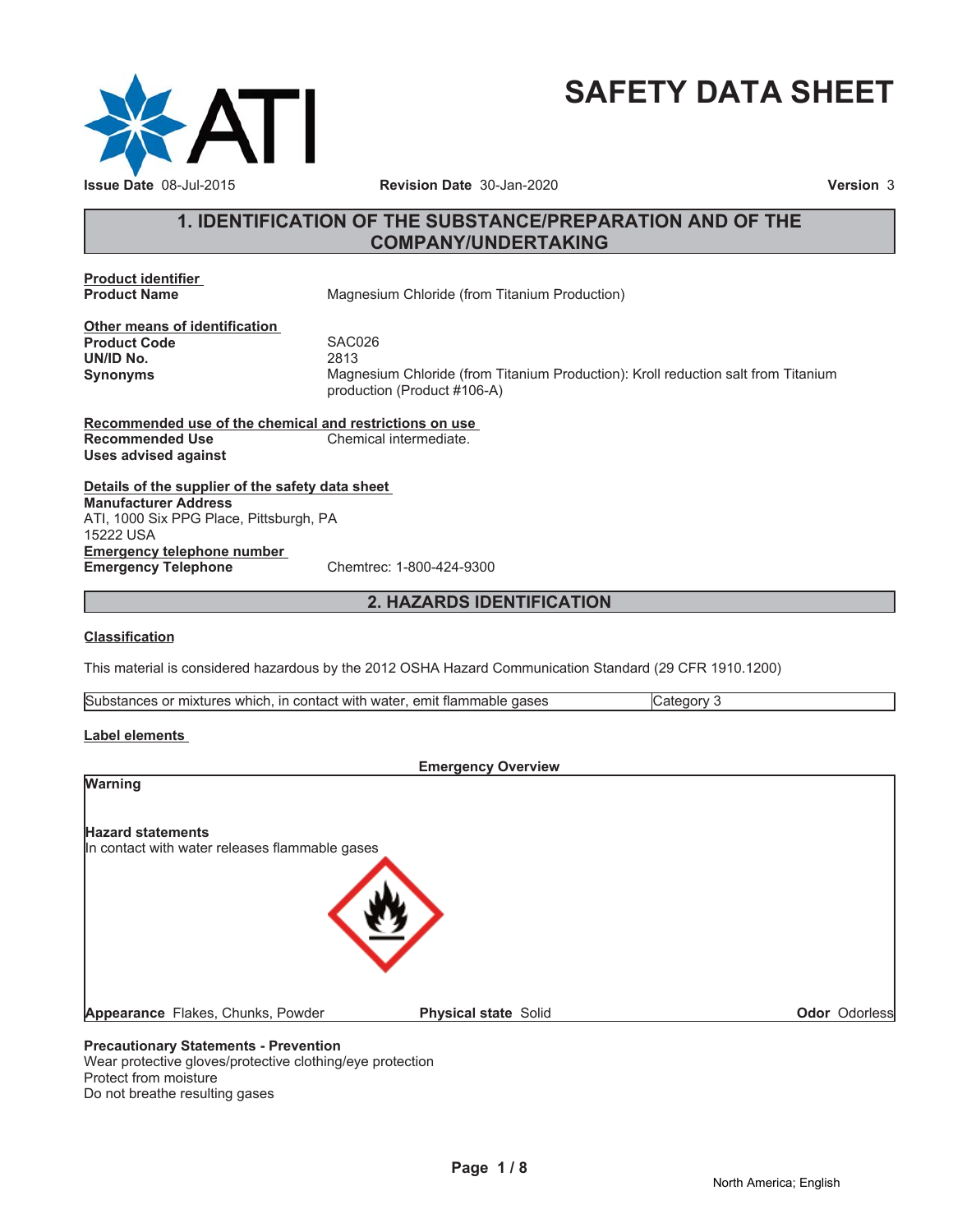#### **Precautionary Statements - Response**

In case of fire: Use salt (NaCl) or class D dry powder for extinction

#### **Precautionary Statements - Storage** Store in a dry place

#### **Precautionary Statements - Disposal** Dispose of contents/container to an approved waste disposal plant

#### **Hazards not otherwise classified (HNOC)**

Not applicable

**Other Information** .

#### **3. COMPOSITION/INFORMATION ON INGREDIENTS**

\_\_\_\_\_\_\_\_\_\_\_\_\_\_\_\_\_\_\_\_\_\_\_\_\_\_\_\_\_\_\_\_\_\_\_\_\_\_\_\_\_\_\_\_\_\_\_\_\_\_\_\_\_\_\_\_\_\_\_\_\_\_\_\_\_\_\_\_\_\_\_\_\_\_\_\_\_\_\_\_\_\_\_\_\_\_\_\_\_\_\_\_\_

**Synonyms** Magnesium Chloride (from Titanium Production): Kroll reduction salt from Titanium production, (Product #106-A).

| <b>Chemical Name</b> | <b>CAS No.</b> | Weight-%  |
|----------------------|----------------|-----------|
| Magnesium Chloride   | 7786-30-3      | >99       |
| Water                | 7732-18-5      | J-1       |
| Magnesium            | 7439-95-4      | $0 - 0.1$ |
| Titanium             | 7440-32-6      | $0 - 0.1$ |

# **4. FIRST AID MEASURES**

.

#### **First aid measures**

| Eye contact                                                                | In case of contact with eyes, rinse immediately. If eye irritation persists: Get medical<br>advice/attention.                 |  |
|----------------------------------------------------------------------------|-------------------------------------------------------------------------------------------------------------------------------|--|
| <b>Skin Contact</b>                                                        | Wash off immediately with soap and plenty of water.                                                                           |  |
| <b>Inhalation</b>                                                          | If fumes from reactions are inhaled, move to fresh air immediately. Call a physician or<br>poison control center immediately. |  |
| Ingestion                                                                  | IF SWALLOWED: Call a POISON CENTER or doctor/physician if you feel unwell.                                                    |  |
| Most important symptoms and effects, both acute and delayed                |                                                                                                                               |  |
| <b>Symptoms</b>                                                            | None anticipated.                                                                                                             |  |
| Indication of any immediate medical attention and special treatment needed |                                                                                                                               |  |
| Note to physicians                                                         | Treat symptomatically.                                                                                                        |  |

# **5. FIRE-FIGHTING MEASURES**

#### **Suitable extinguishing media**

Non-combustible.

**Unsuitable extinguishing media** If a fire occurs in the area, avoid water contact with the product to prevent evolution of hazardous gases.

**Specific hazards arising from the chemical** Non-combustible.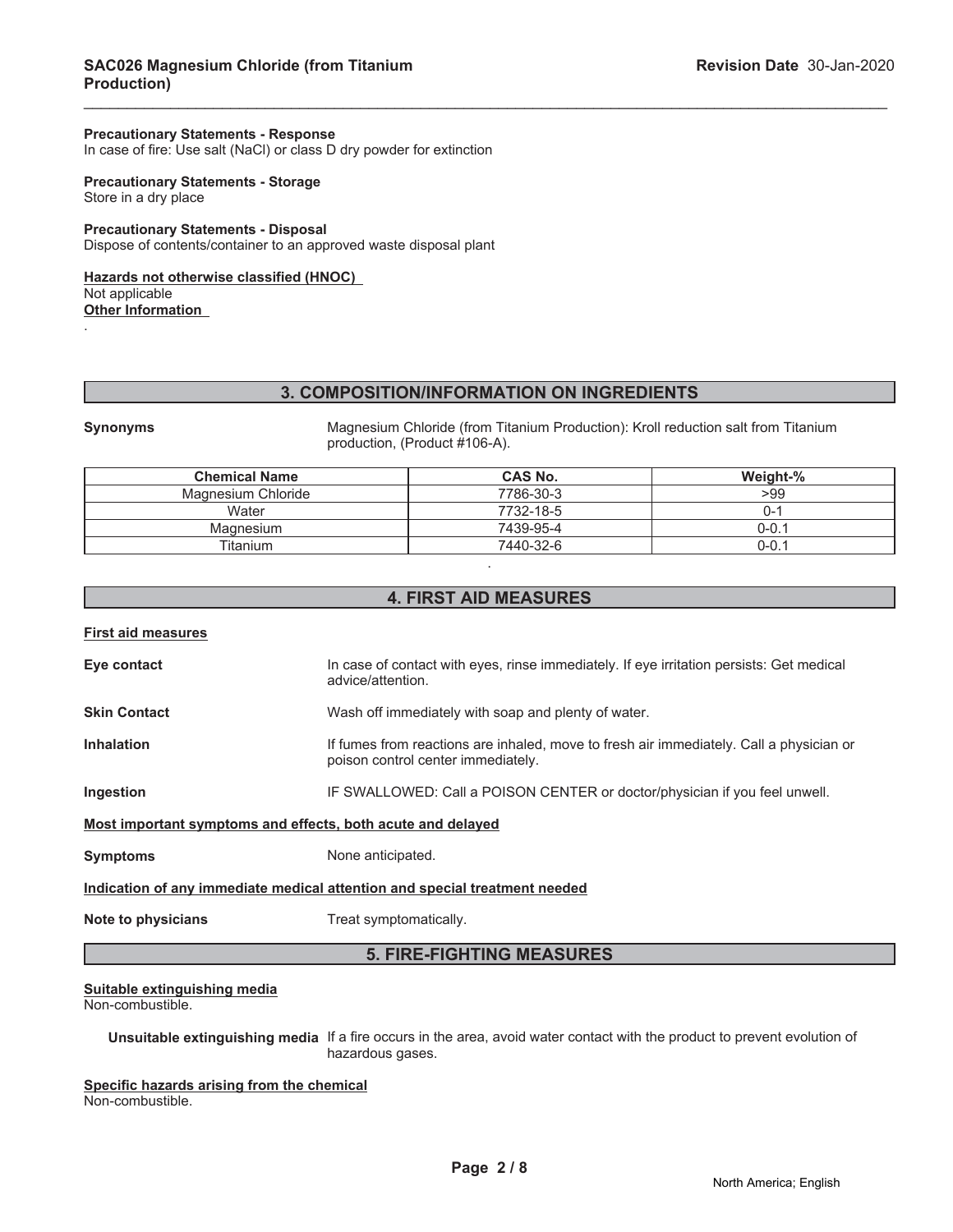**Hazardous combustion products**Not applicable.

**Explosion data Sensitivity to Mechanical Impact** None. **Sensitivity to Static Discharge** None.

#### **Protective equipment and precautions for firefighters**

Firefighters should wear self-contained breathing apparatus and full firefighting turnout gear.

#### **6. ACCIDENTAL RELEASE MEASURES**

\_\_\_\_\_\_\_\_\_\_\_\_\_\_\_\_\_\_\_\_\_\_\_\_\_\_\_\_\_\_\_\_\_\_\_\_\_\_\_\_\_\_\_\_\_\_\_\_\_\_\_\_\_\_\_\_\_\_\_\_\_\_\_\_\_\_\_\_\_\_\_\_\_\_\_\_\_\_\_\_\_\_\_\_\_\_\_\_\_\_\_\_\_

|                                                      | <b>Personal precautions, protective equipment and emergency procedures</b>                                                                                                                                           |  |
|------------------------------------------------------|----------------------------------------------------------------------------------------------------------------------------------------------------------------------------------------------------------------------|--|
| <b>Personal precautions</b>                          | Use personal protective equipment as required.                                                                                                                                                                       |  |
| For emergency responders                             | Use personal protective equipment as required. Follow Emergency Response Guidebook,<br>Guide No. 138.                                                                                                                |  |
| <b>Environmental precautions</b>                     |                                                                                                                                                                                                                      |  |
| <b>Environmental precautions</b>                     | Collect spillage to prevent release to the environment.                                                                                                                                                              |  |
| Methods and material for containment and cleaning up |                                                                                                                                                                                                                      |  |
| <b>Methods for containment</b>                       | Prevent further leakage or spillage if safe to do so.                                                                                                                                                                |  |
| Methods for cleaning up                              | Sweep or shovel material into dry containers. Avoid creating uncontrolled dust. Wash the<br>spill location thoroughly with water - remaining magnesium chloride residue would cause<br>the floor to become slippery. |  |

#### **7. HANDLING AND STORAGE**

| <b>Precautions for safe handling</b>                         |                                                                                                                                                                                                                                                                      |
|--------------------------------------------------------------|----------------------------------------------------------------------------------------------------------------------------------------------------------------------------------------------------------------------------------------------------------------------|
| Advice on safe handling                                      | Handle in accordance with good industrial hygiene and safety practice.                                                                                                                                                                                               |
| Conditions for safe storage, including any incompatibilities |                                                                                                                                                                                                                                                                      |
| <b>Storage Conditions</b>                                    | Magnesium chloride solutions in uncoated steel tanks may activate the metal surface so<br>that when the tanks are drained the surfaces rust quickly consuming available oxygen. Use<br>safe tank entry procedures with good ventilation and oxygen level monitoring. |
| Incompatible materials                                       | Unintentional contact with water.                                                                                                                                                                                                                                    |

# **8. EXPOSURE CONTROLS/PERSONAL PROTECTION**

#### **Control parameters**

#### **Exposure Guidelines**

| <b>Chemical Name</b>            | <b>ACGIH TLV</b> | <b>OSHA PEL</b>          |
|---------------------------------|------------------|--------------------------|
| Magnesium Chloride<br>7786-30-3 |                  | -                        |
| Water<br>7732-18-5              |                  |                          |
| Titanium<br>7440-32-6           |                  |                          |
| Magnesium<br>7439-95-4          |                  | $\overline{\phantom{0}}$ |

# **Appropriate engineering controls**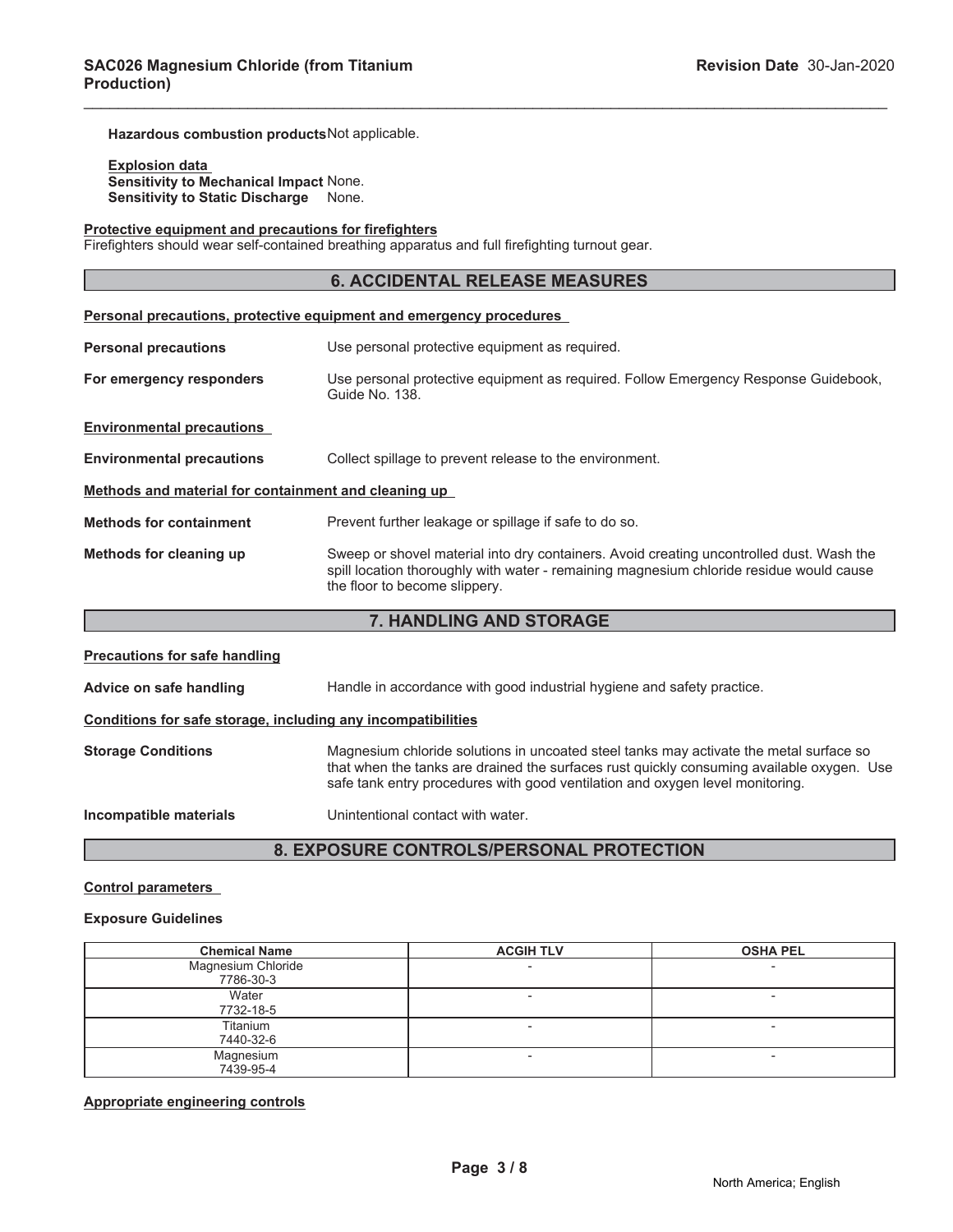| <b>Engineering Controls</b>                | Avoid generation of uncontrolled particles.                                                                                                                                                                                                                                                                                                                                     |  |  |
|--------------------------------------------|---------------------------------------------------------------------------------------------------------------------------------------------------------------------------------------------------------------------------------------------------------------------------------------------------------------------------------------------------------------------------------|--|--|
|                                            | Individual protection measures, such as personal protective equipment                                                                                                                                                                                                                                                                                                           |  |  |
| <b>Eye/face protection</b>                 | When airborne particles may be present, appropriate eye protection is recommended. For<br>example, tight-fitting goggles, foam-lined safety glasses or other protective equipment that<br>shield the eyes from particles.                                                                                                                                                       |  |  |
| Skin and body protection                   | Wear protective gloves.                                                                                                                                                                                                                                                                                                                                                         |  |  |
| <b>Respiratory protection</b>              | When particulates/fumes/gases are generated and if exposure limits are exceeded or<br>irritation is experienced, proper approved respiratory protection should be worn.<br>Positive-pressure supplied air respirators may be required for high airborne contaminant<br>concentrations. Respiratory protection must be provided in accordance with current local<br>requlations. |  |  |
| <b>General Hygiene Considerations</b>      | Handle in accordance with good industrial hygiene and safety practice.                                                                                                                                                                                                                                                                                                          |  |  |
| <b>9. PHYSICAL AND CHEMICAL PROPERTIES</b> |                                                                                                                                                                                                                                                                                                                                                                                 |  |  |

\_\_\_\_\_\_\_\_\_\_\_\_\_\_\_\_\_\_\_\_\_\_\_\_\_\_\_\_\_\_\_\_\_\_\_\_\_\_\_\_\_\_\_\_\_\_\_\_\_\_\_\_\_\_\_\_\_\_\_\_\_\_\_\_\_\_\_\_\_\_\_\_\_\_\_\_\_\_\_\_\_\_\_\_\_\_\_\_\_\_\_\_\_

# **Information on basic physical and chemical properties**

| <b>Physical state</b>            | Solid                  |                       |                |
|----------------------------------|------------------------|-----------------------|----------------|
| Appearance                       | Flakes, Chunks, Powder | Odor                  | Odorless       |
| Color                            | Grey silver            | <b>Odor threshold</b> | Not applicable |
| <b>Property</b>                  | <b>Values</b>          | Remarks • Method      |                |
| рH                               |                        | Not applicable        |                |
| Melting point / freezing point   | 710 °C / 1310 °F       |                       |                |
| Boiling point / boiling range    |                        |                       |                |
| <b>Flash point</b>               |                        | Not applicable        |                |
| <b>Evaporation rate</b>          |                        | Not applicable        |                |
| Flammability (solid, gas)        |                        | Not flammable         |                |
| <b>Flammability Limit in Air</b> |                        |                       |                |
| <b>Upper flammability limit:</b> |                        |                       |                |
| Lower flammability limit:        |                        |                       |                |
| Vapor pressure                   |                        | Not applicable        |                |
| <b>Vapor density</b>             |                        | Not applicable        |                |
| <b>Specific Gravity</b>          | 2.3                    |                       |                |
| <b>Water solubility</b>          |                        |                       |                |
| Solubility in other solvents     |                        |                       |                |
| <b>Partition coefficient</b>     |                        | Not applicable        |                |
| <b>Autoignition temperature</b>  |                        | Not applicable        |                |
| <b>Decomposition temperature</b> |                        | Not applicable        |                |
| <b>Kinematic viscosity</b>       |                        | Not applicable        |                |
| <b>Dynamic viscosity</b>         |                        | Not applicable        |                |
| <b>Explosive properties</b>      | Not applicable         |                       |                |
| <b>Oxidizing properties</b>      | Not applicable         |                       |                |
| <b>Other Information</b>         |                        |                       |                |
| <b>Softening point</b>           |                        |                       |                |
| <b>Molecular weight</b>          |                        |                       |                |
| VOC Content (%)                  | Not applicable         |                       |                |
| <b>Density</b>                   |                        |                       |                |
| <b>Bulk density</b>              | 100-110 lb/ft3         |                       |                |
|                                  |                        |                       |                |

# **10. STABILITY AND REACTIVITY**

**Reactivity**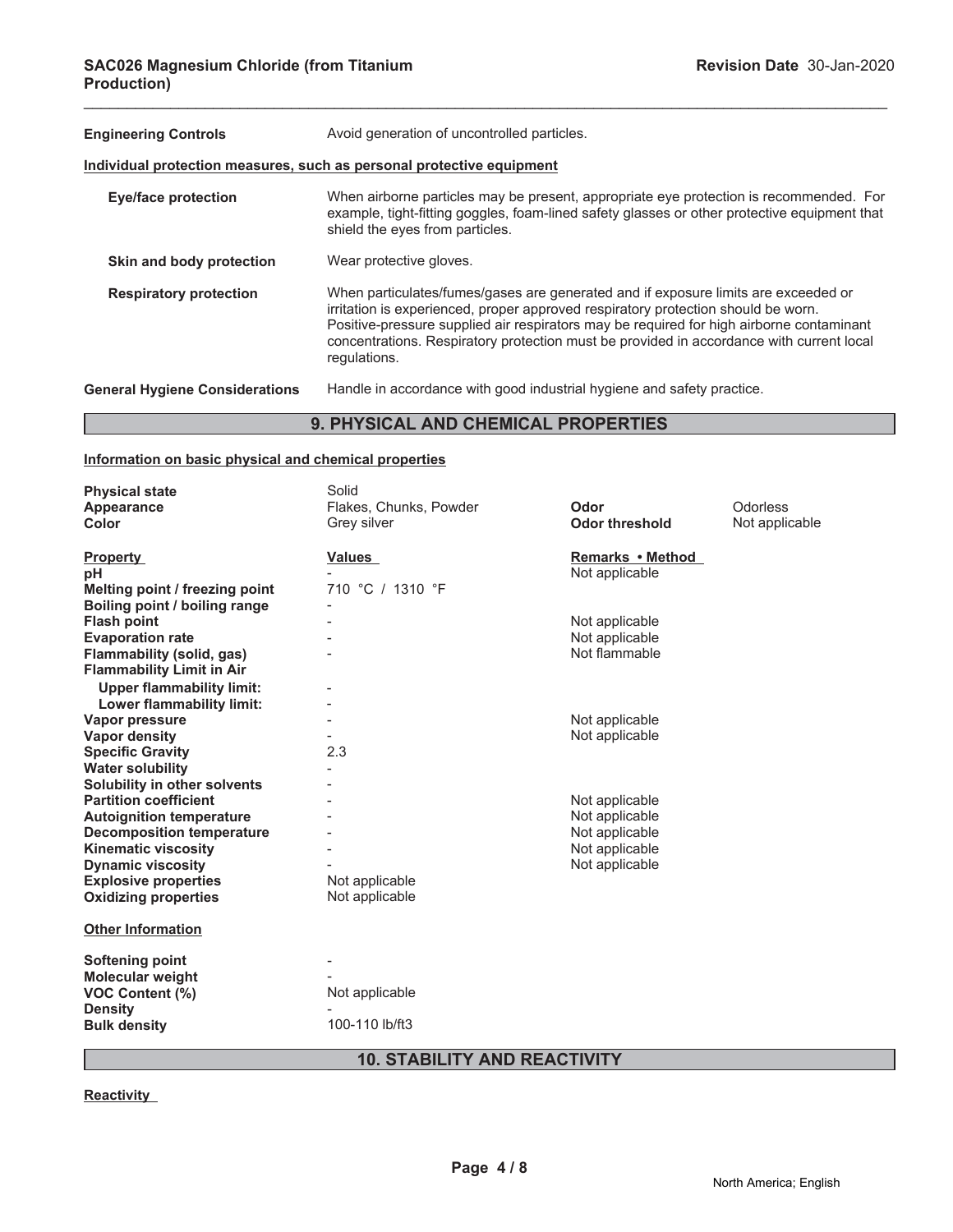Reacts with water

#### **Chemical stability**

Stable under normal conditions.

**Possibility of Hazardous Reactions** Reacts with water.

**Hazardous polymerization** Hazardous polymerization does not occur.

#### **Conditions to avoid**

Unintentional contact with water. When mixed with water, heat, steam, and possibly hydrogen and hydrogen sulfide gas may be generated. Do not mix magnesium chloride with water except in a well-ventilated area, under conditions where heat and any gas that may evolve can easily dissipate.

\_\_\_\_\_\_\_\_\_\_\_\_\_\_\_\_\_\_\_\_\_\_\_\_\_\_\_\_\_\_\_\_\_\_\_\_\_\_\_\_\_\_\_\_\_\_\_\_\_\_\_\_\_\_\_\_\_\_\_\_\_\_\_\_\_\_\_\_\_\_\_\_\_\_\_\_\_\_\_\_\_\_\_\_\_\_\_\_\_\_\_\_\_

#### **Incompatible materials**

Unintentional contact with water.

#### **Hazardous Decomposition Products**

None while dry and cool. Magnesium chloride heated above 110°C in the presence of moisture will evolve hydrogen chloride fumes.

#### **11. TOXICOLOGICAL INFORMATION**

# **Information on likely routes of exposure**

#### **Product Information**

| <b>Inhalation</b>   | Product not classified. |
|---------------------|-------------------------|
| Eye contact         | Product not classified. |
| <b>Skin Contact</b> | Product not classified. |
| Ingestion           | Product not classified. |

| <b>Chemical Name</b> | Oral LD50         | <b>Dermal LD50</b> | <b>Inhalation LC50</b> |
|----------------------|-------------------|--------------------|------------------------|
| Magnesium Chloride   | 5000 mg/kg bw     | $>2000$ mg/kg bw   |                        |
| 7786-30-3            |                   |                    |                        |
| <b>Water</b>         |                   |                    |                        |
| 7732-18-5            |                   |                    |                        |
| <b>Titanium</b>      | $> 5000$ mg/kg bw |                    |                        |
| 17440-32-6           |                   |                    |                        |
| Magnesium            | $>2000$ mg/kg bw  |                    |                        |
| 7439-95-4            |                   |                    |                        |

#### **Information on toxicological effects**

**Symptoms** None known.

#### **Delayed and immediate effects as well as chronic effects from short and long-term exposure**

| <b>Acute toxicity</b>             | Product not classified. |
|-----------------------------------|-------------------------|
| <b>Skin corrosion/irritation</b>  | Product not classified. |
| Serious eye damage/eye irritation | Product not classified. |
| <b>Sensitization</b>              | Product not classified. |
| <b>Germ cell mutagenicity</b>     | Product not classified. |
| Carcinogenicity                   | Product not classified. |
| <b>Reproductive toxicity</b>      | Product not classified. |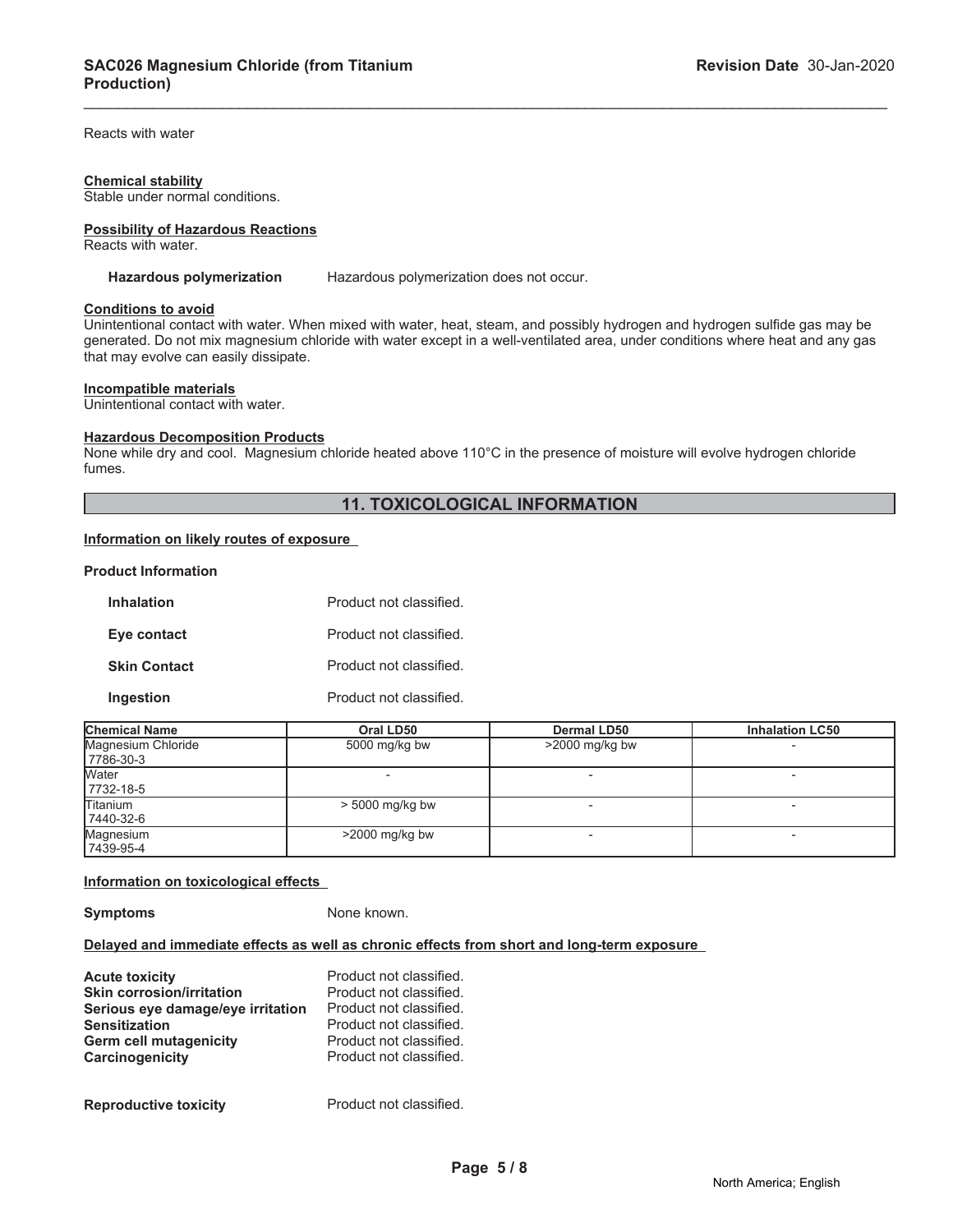#### **STOT - single exposure** Product not classified.<br> **STOT - repeated exposure** Product not classified. **STOT - repeated exposure** Product not classified.<br> **Aspiration hazard** Product not classified. **Aspiration hazard**

# **12. ECOLOGICAL INFORMATION**

\_\_\_\_\_\_\_\_\_\_\_\_\_\_\_\_\_\_\_\_\_\_\_\_\_\_\_\_\_\_\_\_\_\_\_\_\_\_\_\_\_\_\_\_\_\_\_\_\_\_\_\_\_\_\_\_\_\_\_\_\_\_\_\_\_\_\_\_\_\_\_\_\_\_\_\_\_\_\_\_\_\_\_\_\_\_\_\_\_\_\_\_\_

### **Ecotoxicity**

This product as shipped is not classified for aquatic toxicity.

| <b>Chemical Name</b>            | Algae/aquatic plants                                                                                                         | <b>Fish</b>                                                                                                                                                                                                         | <b>Toxicity to</b>                                                                                   | <b>Crustacea</b>                                                                                                                                                                                                     |
|---------------------------------|------------------------------------------------------------------------------------------------------------------------------|---------------------------------------------------------------------------------------------------------------------------------------------------------------------------------------------------------------------|------------------------------------------------------------------------------------------------------|----------------------------------------------------------------------------------------------------------------------------------------------------------------------------------------------------------------------|
|                                 |                                                                                                                              |                                                                                                                                                                                                                     | microorganisms                                                                                       |                                                                                                                                                                                                                      |
| Magnesium Chloride<br>7786-30-3 | The 72 h EC50 of<br>magnesium chloride to<br>Desmodesmus subspicatus<br>was greater than 100 mg of                           | The 96 h LC50 of<br>magnesium chloride to<br>Pimephales promelas was<br>2119.3 mg of MgCl2/L.                                                                                                                       | The 3 h EC50 of magnesium<br>chloride for activated sludge<br>was greater than 900 mg of<br>MgCl2/L. | The 48 h LC50 of<br>magnesium chloride<br>hexahydrate to Daphnia<br>magna was 548.4 mg of                                                                                                                            |
| Water<br>7732-18-5              | MgCl2/L.                                                                                                                     |                                                                                                                                                                                                                     |                                                                                                      | MgCl2/L.                                                                                                                                                                                                             |
| Titanium<br>7440-32-6           | The 72 h EC50 of titanium<br>dioxide to<br>Pseudokirchnerella<br>subcapitata was 61 mg of<br>$TiO2/L$ .                      | The 96 h LC50 of titanium<br>dioxide to Cyprinodon<br>variegatus was greater than<br>10,000 mg of TiO2/L.<br>The 96 h LC50 of titanium<br>dioxide to Pimephales<br>promelas was greater than<br>1,000 mg of TiO2/L. | The 3 h EC50 of titanium<br>dioxide for activated sludge<br>were greater than 1000<br>$mg/L$ .       | The 48 h EC50 of titanium<br>dioxide to Daphnia Magna<br>was greater than 1000 mg of<br><b>TiO2/L.</b>                                                                                                               |
| Magnesium<br>7439-95-4          | The 72 h EC50 of<br>magnesium chloride<br>hexahydrate to<br>Desmodesmus subspicatus<br>was greater than 12 mg of<br>$Mg/L$ . | The 96 h LC50 of<br>magnesium chloride to<br>Pimephales promelas was<br>541 mg of Mg/L.                                                                                                                             | The 3 h EC50 of magnesium<br>chloride hexahydrate for<br>than 108 mg of Mg/L.                        | The 48 h LC50 of<br>magnesium chloride to<br>activated sludge was greater Ceriodaphnia dubia was 225<br>mg of Mg/L.<br>The 48 h LC50 of<br>magnesium chloride<br>hexahydrate to Daphnia<br>magna was 322 mg of Mg/L. |

#### **Other adverse effects**

# **13. DISPOSAL CONSIDERATIONS**

#### **Waste treatment methods**

| Disposal of wastes            | Disposal should be in accordance with applicable regional, national and local laws and<br>regulations. |
|-------------------------------|--------------------------------------------------------------------------------------------------------|
| <b>Contaminated packaging</b> | Disposal should be in accordance with applicable regional, national and local laws and<br>regulations. |

This product contains one or more substances that are listed with the State of California as a hazardous waste.

# **14. TRANSPORT INFORMATION**

| DOT                       | Regulated                                          |
|---------------------------|----------------------------------------------------|
| UN/ID No.                 | 2813                                               |
| Proper shipping name      | Water Reactive Solid, n.o.s., (Magnesium Chloride) |
| <b>Hazard Class</b>       | 4.3                                                |
| <b>Packing Group</b>      | Ш                                                  |
| <b>Special Provisions</b> | IB8. IP4. T1. TP33                                 |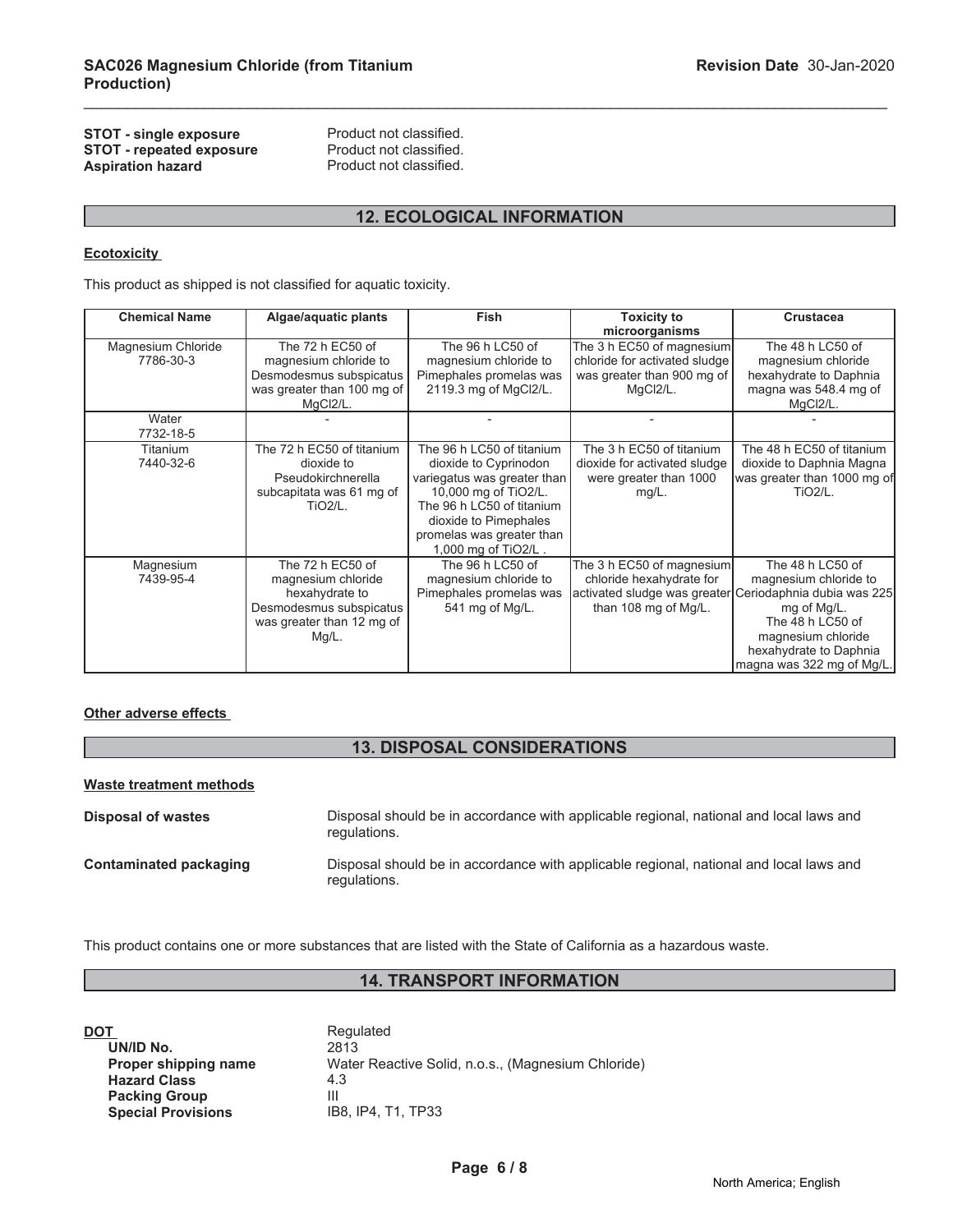**Emergency Response Guide Number** 138

# **15. REGULATORY INFORMATION**

\_\_\_\_\_\_\_\_\_\_\_\_\_\_\_\_\_\_\_\_\_\_\_\_\_\_\_\_\_\_\_\_\_\_\_\_\_\_\_\_\_\_\_\_\_\_\_\_\_\_\_\_\_\_\_\_\_\_\_\_\_\_\_\_\_\_\_\_\_\_\_\_\_\_\_\_\_\_\_\_\_\_\_\_\_\_\_\_\_\_\_\_\_

| <b>International Inventories</b> |          |
|----------------------------------|----------|
| <b>TSCA</b>                      | Complies |
| <b>DSL/NDSL</b>                  | Complies |
| <b>EINECS/ELINCS</b>             | Complies |
| <b>ENCS</b>                      | Complies |
| <b>IECSC</b>                     | Complies |
| <b>KECL</b>                      | Complies |
| <b>PICCS</b>                     | Complies |
| <b>AICS</b>                      | Complies |

#### **Legend:**

 **TSCA** - United States Toxic Substances Control Act Section 8(b) Inventory

 **DSL/NDSL** - Canadian Domestic Substances List/Non-Domestic Substances List

 **EINECS/ELINCS** - European Inventory of Existing Chemical Substances/European List of Notified Chemical Substances

 **ENCS** - Japan Existing and New Chemical Substances

 **IECSC** - China Inventory of Existing Chemical Substances

 **KECL** - Korean Existing and Evaluated Chemical Substances

 **PICCS** - Philippines Inventory of Chemicals and Chemical Substances

 **AICS** - Australian Inventory of Chemical Substances

# **US Federal Regulations**

#### **SARA 313**

Section 313 of Title III of the Superfund Amendments and Reauthorization Act of 1986 (SARA). This product does not contain any chemicals which are subject to the reporting requirements of the Act and Title 40 of the Code of Federal Regulations, Part 372

|  | <b>SARA 311/312 Hazard Categories</b> |  |
|--|---------------------------------------|--|
|  |                                       |  |

| <b>Acute health hazard</b>        | No  |
|-----------------------------------|-----|
| <b>Chronic Health Hazard</b>      | Nο  |
| Fire hazard                       | N٥  |
| Sudden release of pressure hazard | N٥  |
| <b>Reactive Hazard</b>            | Yes |

#### **CWA (Clean Water Act)**

This product does not contain any substances regulated as pollutants pursuant to the Clean Water Act (40 CFR 122.21 and 40 CFR 122.42)

#### **CERCLA**

This material, as supplied, does not contain any substances regulated as hazardous substances under the Comprehensive Environmental Response Compensation and Liability Act (CERCLA) (40 CFR 302) or the Superfund Amendments and Reauthorization Act (SARA) (40 CFR 355). There may be specific reporting requirements at the local, regional, or state level pertaining to releases of this material

#### **US State Regulations**

#### **California Proposition 65**

This product does not contain any Proposition 65 chemicals

#### **U.S. State Right-to-Know Regulations**

| <b>Chemical Name</b>     | New<br>, Jersev∶ | ssachusetts<br>was | ∖nsvlvania<br>Jon |
|--------------------------|------------------|--------------------|-------------------|
| Water                    |                  |                    |                   |
| 7700<br>7-01-32 /<br>___ |                  |                    |                   |